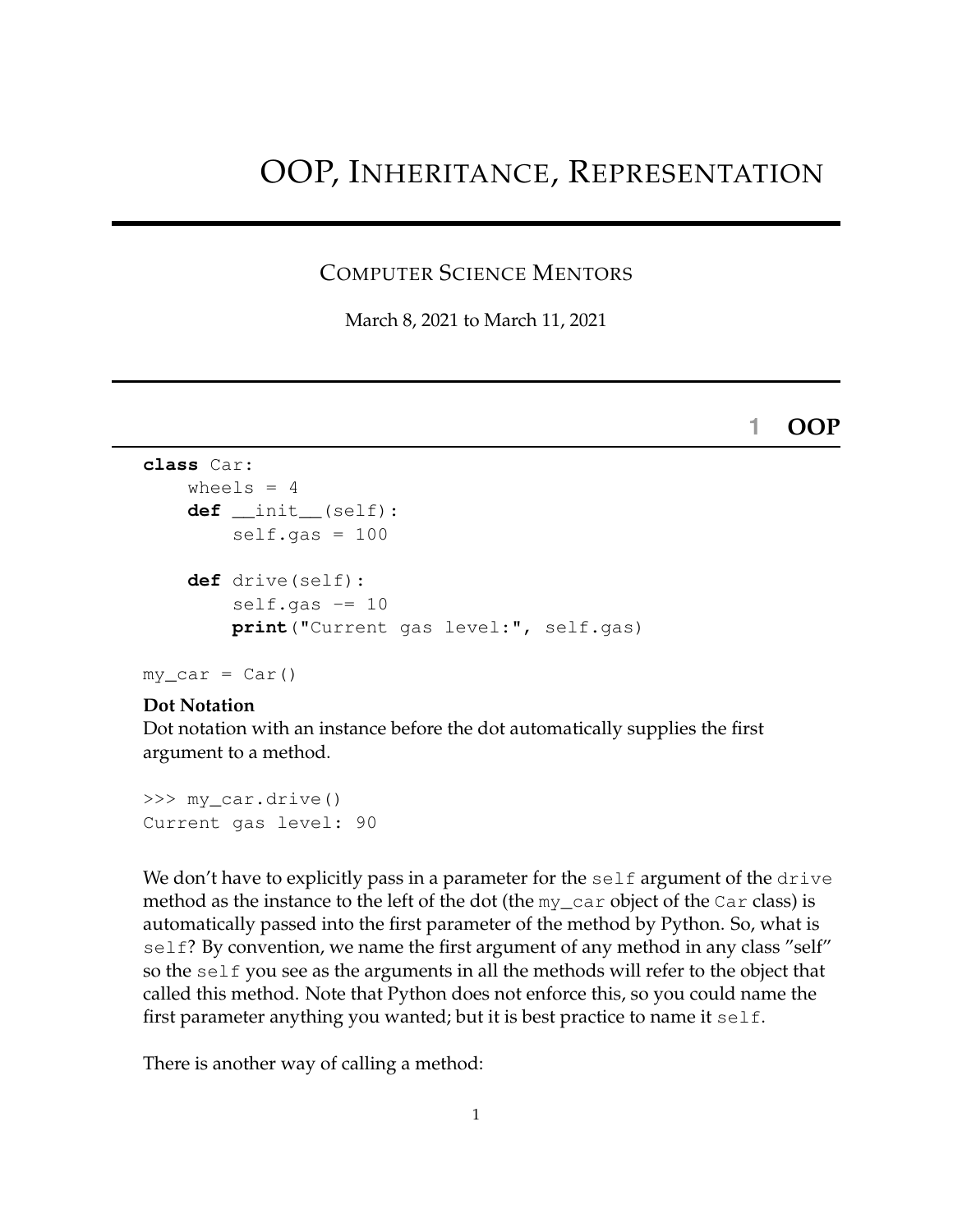>>> Car.drive(my\_car) Current gas level: 80

In this case, the thing to the left of the dot is a class itself and not an instance of a class so Python will not automatically use the item on the left as the first argument of the method. Therefore, we have to explicitly pass in an object for self which is why we wrote  $my\_car$  in the parentheses as the argument to self.

## **The \_\_init\_\_ Method**

The \_\_init\_\_ method of a class, which we call the constructor, is a special method that creates a new instance of that class. In our code above, Car() makes a new instance of the Car class because Python automatically calls the \_\_init\_\_ method when it sees a "call" to that class (the class name followed by parentheses that can contain arguments if the  $\__$ init $\__$  method takes in arguments). If the  $\__$ init $\__$ method takes in only the self argument, nothing needs to be passed in to the constructor.

## **Instance Attributes and Class Attributes**

In the example above, the **class attribute** wheels is shared by all instances of the Car class; while gas is an **instance attribute** that's specific to the instance my\_car. In this case, my\_car.wheels and Car.wheels both return the value 4. The reason is that the order for looking up an attribute is: instance attributes  $\rightarrow$  class attributes/methods -> parent class attributes/methods.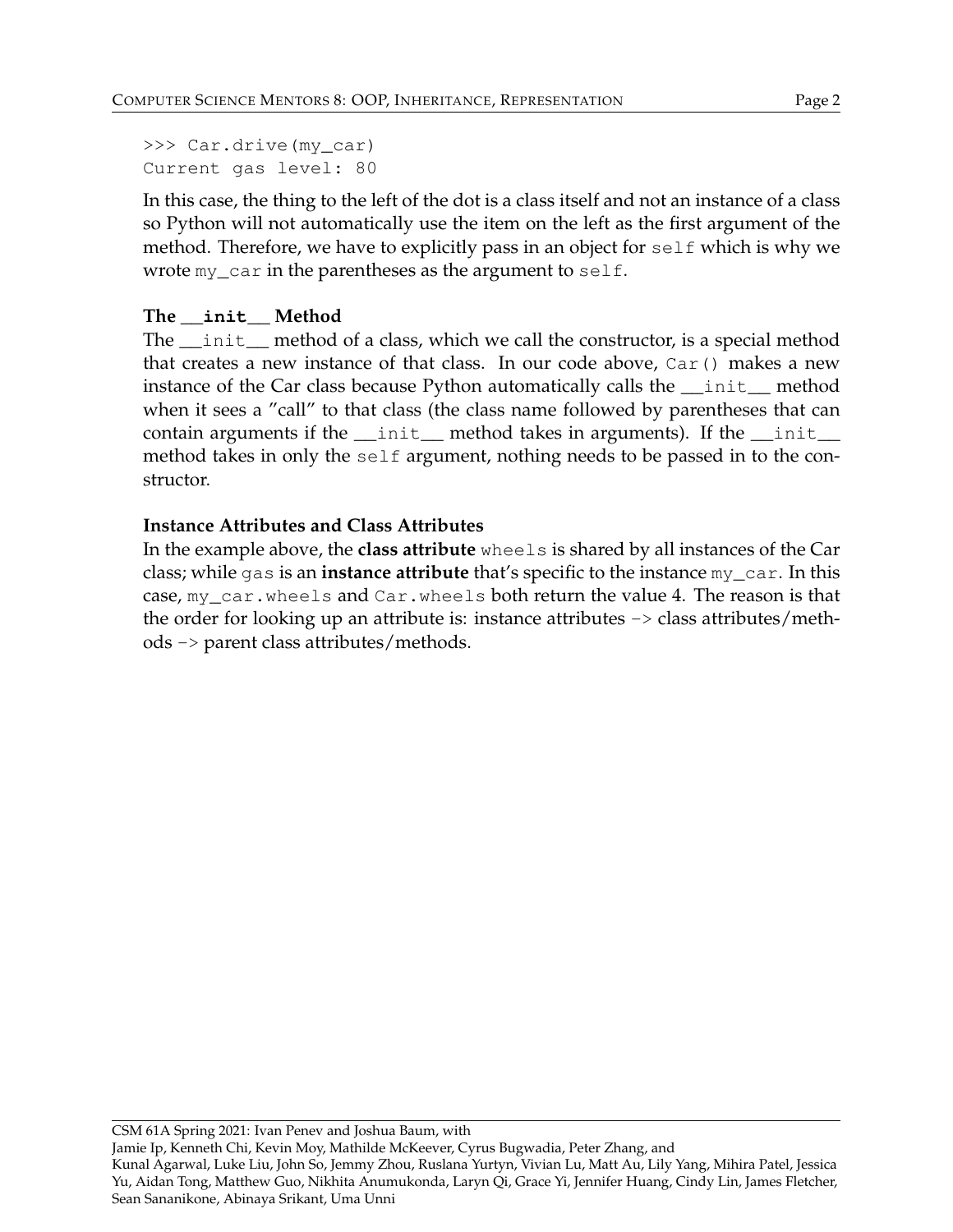```
1. (H)OOP
  Given the following code, what will Python output for the following prompts?
  class Baller:
      all players = []def __init__(self, name, has_ball = False):
         self.name = nameself.has ball = has ball
         Baller.all_players.append(self)
      def pass_ball(self, other_player):
         if self.has_ball:
            self.has_ball = False
            other_player.has_ball = True
            return True
         else:
            return False
  class BallHog(Baller):
      def pass_ball(self, other_player):
         return False
  >>> richard = Baller('Richard', True)
  >>> albert = BallHog('Albert')
  >>> len(Baller.all_players)
  >>> Baller.name
  >>> len(albert.all_players)
  >>> richard.pass_ball()
  >>> richard.pass_ball(albert)
  >>> richard.pass ball(albert)
  >>> BallHog.pass_ball(albert, richard)
  >>> albert.pass_ball(richard)
  >>> albert.pass_ball(albert, richard)
```
Jamie Ip, Kenneth Chi, Kevin Moy, Mathilde McKeever, Cyrus Bugwadia, Peter Zhang, and

Kunal Agarwal, Luke Liu, John So, Jemmy Zhou, Ruslana Yurtyn, Vivian Lu, Matt Au, Lily Yang, Mihira Patel, Jessica Yu, Aidan Tong, Matthew Guo, Nikhita Anumukonda, Laryn Qi, Grace Yi, Jennifer Huang, Cindy Lin, James Fletcher, Sean Sananikone, Abinaya Srikant, Uma Unni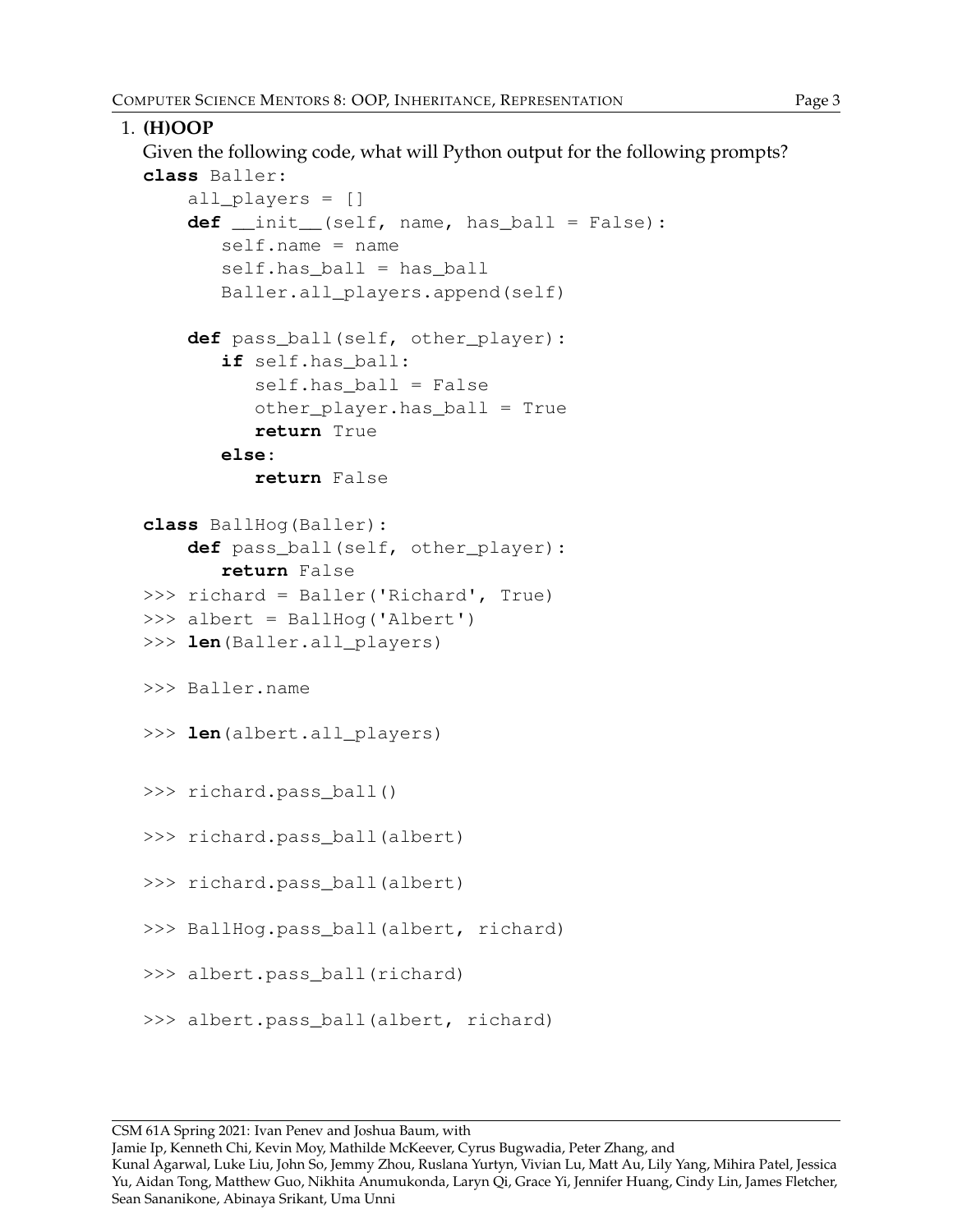## **2 Inheritance**

#### **Inheritance Overview**

Inheritance is the idea that not all the methods or attributes of a class need to be specified in that SPECIFIC class. Instead they can be inherited, like if a class is a subgroup of another class. For example, we can have a Marker class and also a DryEraseMarker class. In this case, we can use inheritance to convey that a DryEraseMarker is a specialized version of a Marker. This avoids rewriting large blocks of code and gives us a nice hierarchy to understand how our classes interact with each other.

You include the class you inherit from in the class definition (**class** SubClass ( SuperClass)). The subclass can inherit any methods, including the constructor from the superclass. You also inherit class attributes of the superclass.

You can call the constructor or any othe method of the superclass with the code SuperClass.\_\_init\_\_(<whatever parameters are required>) if you want the same constructor but with some additional information. All methods and class attributes can be overridden in the subclass, by simply creating an attribute or method with the same name.

1. Write TeamBaller, a subclass of Baller. An instance of TeamBaller cheers on the team every time it passes a ball.

```
class TeamBaller(_______________):
    """
    >>> samy = BallHog('Samy')
    >>> cheerballer = TeamBaller('Mary', has_ball=True)
    >>> cheerballer.pass_ball(samy)
    Yay!
    True
    >>> cheerballer.pass_ball(samy)
    I don't have the ball
    False
    "" ""
    def pass_ball(_______________, ________________):
```
CSM 61A Spring 2021: Ivan Penev and Joshua Baum, with

Jamie Ip, Kenneth Chi, Kevin Moy, Mathilde McKeever, Cyrus Bugwadia, Peter Zhang, and

Kunal Agarwal, Luke Liu, John So, Jemmy Zhou, Ruslana Yurtyn, Vivian Lu, Matt Au, Lily Yang, Mihira Patel, Jessica Yu, Aidan Tong, Matthew Guo, Nikhita Anumukonda, Laryn Qi, Grace Yi, Jennifer Huang, Cindy Lin, James Fletcher, Sean Sananikone, Abinaya Srikant, Uma Unni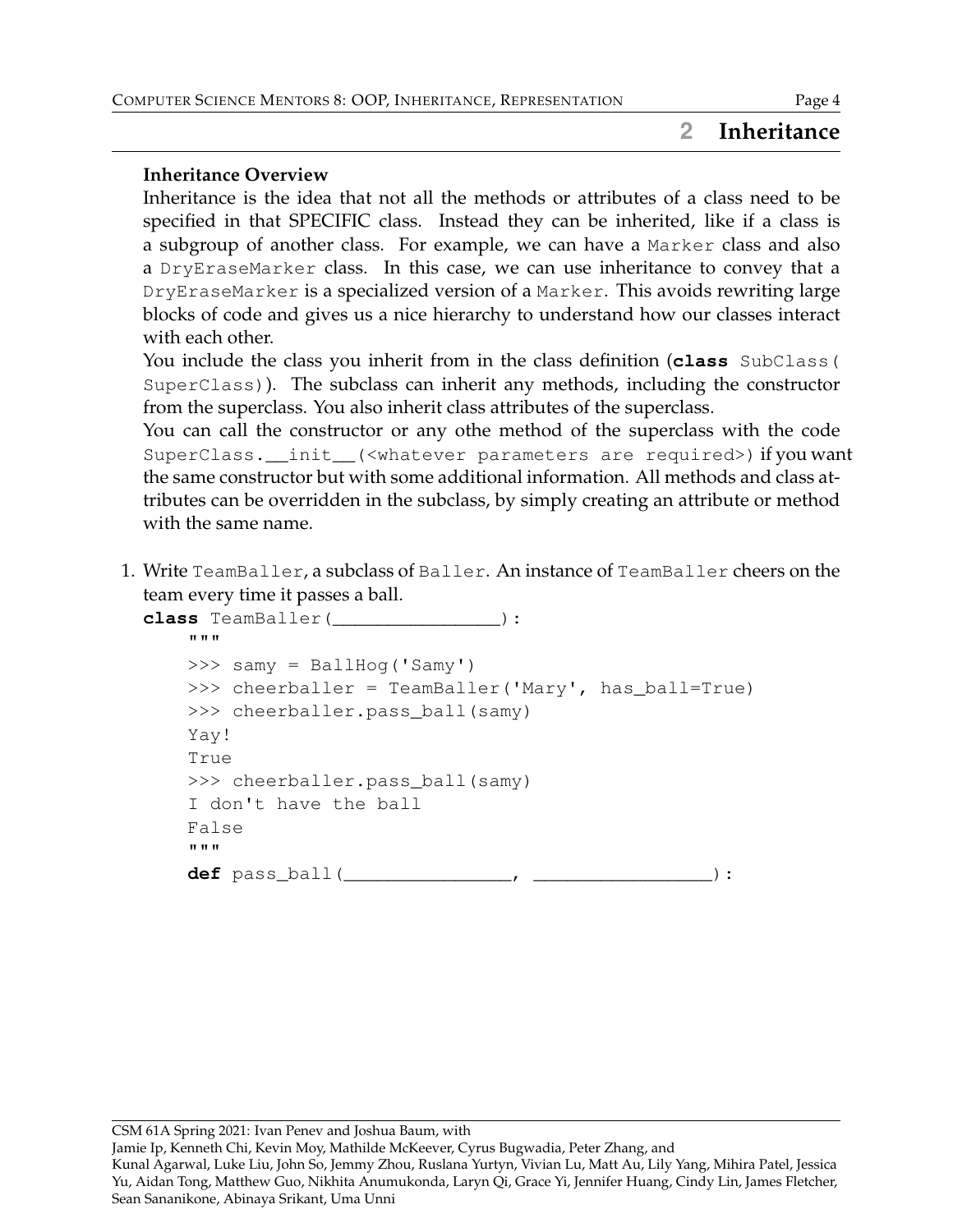2. Let's use OOP to help us implement our good friend, the ping-pong sequence!

As a reminder, the ping-pong sequence counts up starting from 1 and is always either counting up or counting down.

At element k, the direction switches if  $k$  is a multiple of 7 or contains the digit 7.

The first 30 elements of the ping-pong sequence are listed below, with direction swaps marked using brackets at the 7th, 14th, 17th, 21st, 27th, and 28th elements:

```
1 2 3 4 5 6 [7] 6 5 4 3 2 1 [0] 1 2 [3] 2 1 0 [-1] 0 1 2 3 4
[5] [4] 5 6
```
Assume you have a function has seven  $(k)$  that returns True if k contains the digit 7.

```
>>> tracker1 = PingPongTracker()
>>> tracker2 = PingPongTracker()
>>> tracker1.next()
1
>>> tracker1.next()
2
>>> tracker2.next()
1
class PingPongTracker:
    def __init__(self):
```
**def next**(self):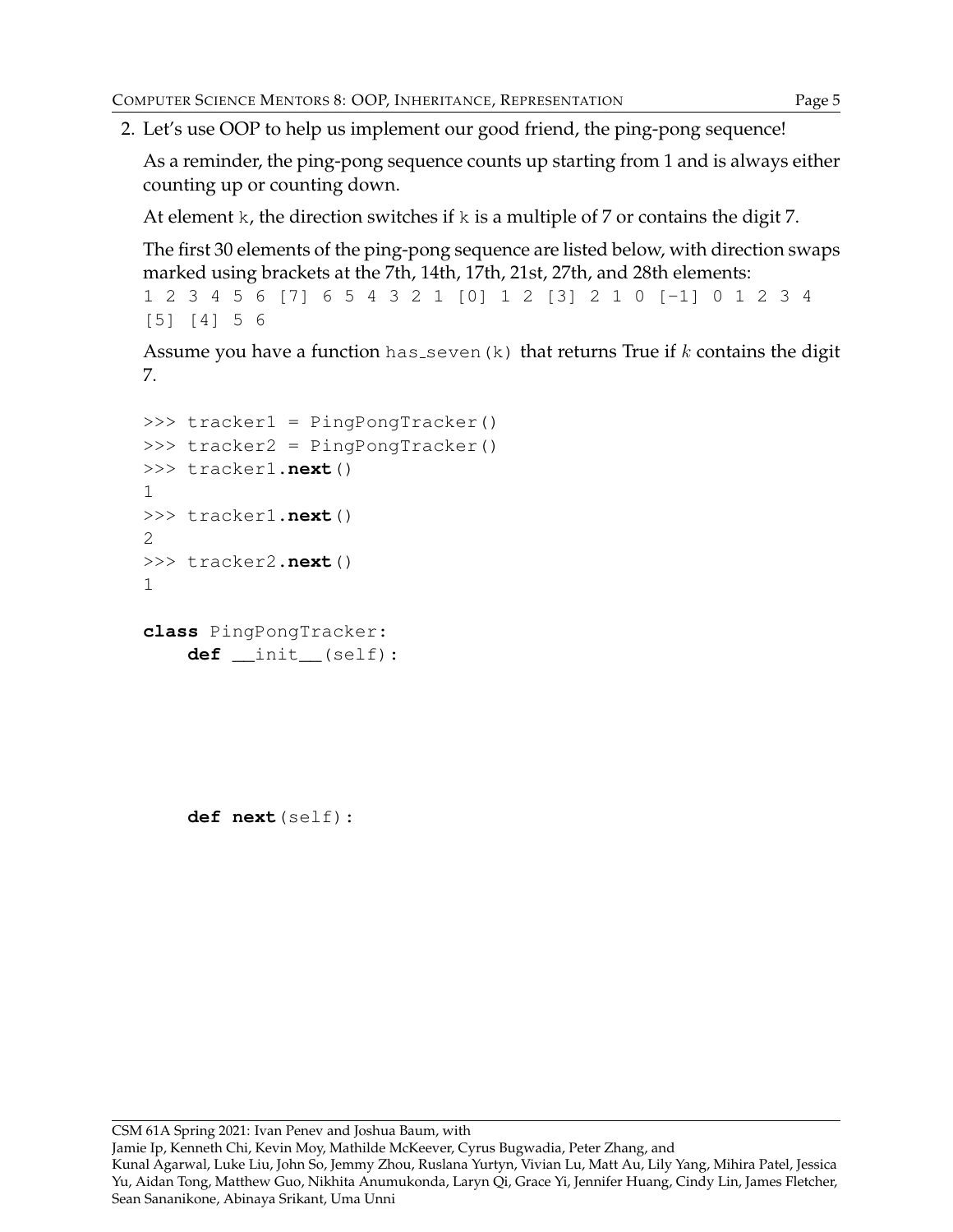# **3 Representation**

**Representation Overview: \_\_repr\_\_ and \_\_str\_\_** The goal of \_\_str\_\_ is to convert an object to a human-readable string. The \_\_str\_\_ function is helpful for printing objects and giving us information that's more readable than *\_\_repr*\_\_. Whenever we call **print** () on an object, it will call the <u>str</u> method of that object and print whatever value the  $\text{Istr}\_ \text{call returned.}$  For example, if we had a Person class with a name instance variable, we can create a str\_method like this:

```
def __str__(self):
    return "Hello, my name is " + self.name
```
This \_\_str\_\_ method gives us readable information: the person's name. Now, when we call print on a person, the following will happen:

```
>>> p = Person("John Denero")
>>> str(p)
'Hello, my name is John Denero'
>>> print(p)
Hello, my name is John Denero
```
The \_\_repr\_\_ magic method of objects returns the "official" string representation of an object. You can invoke it directly by calling **repr**(<some **object**>). However, <u>repr</u> doesn't always return something that is easily readable, that is what <u>str</u> is for. Rather, <u>repr</u>ensures that all information about the object is present in the representation. When you ask Python to represent an object in the Python interpreter, it will automatically call **repr** on that object and then print out the string that **repr** returns. If we were to continue our Person example from above, let's say that we added a **repr** method:

**def** \_\_repr\_\_(self): **return** "Name: " + self.name

Then we can write the following code:

```
# Python calls this object's repr function to see what
# to print on the line. Note, Python prints whatever
# result it gets from repr so it removes the quotes
# from the string
>>> p
Name: John Denero
```
CSM 61A Spring 2021: Ivan Penev and Joshua Baum, with

Jamie Ip, Kenneth Chi, Kevin Moy, Mathilde McKeever, Cyrus Bugwadia, Peter Zhang, and

Kunal Agarwal, Luke Liu, John So, Jemmy Zhou, Ruslana Yurtyn, Vivian Lu, Matt Au, Lily Yang, Mihira Patel, Jessica Yu, Aidan Tong, Matthew Guo, Nikhita Anumukonda, Laryn Qi, Grace Yi, Jennifer Huang, Cindy Lin, James Fletcher, Sean Sananikone, Abinaya Srikant, Uma Unni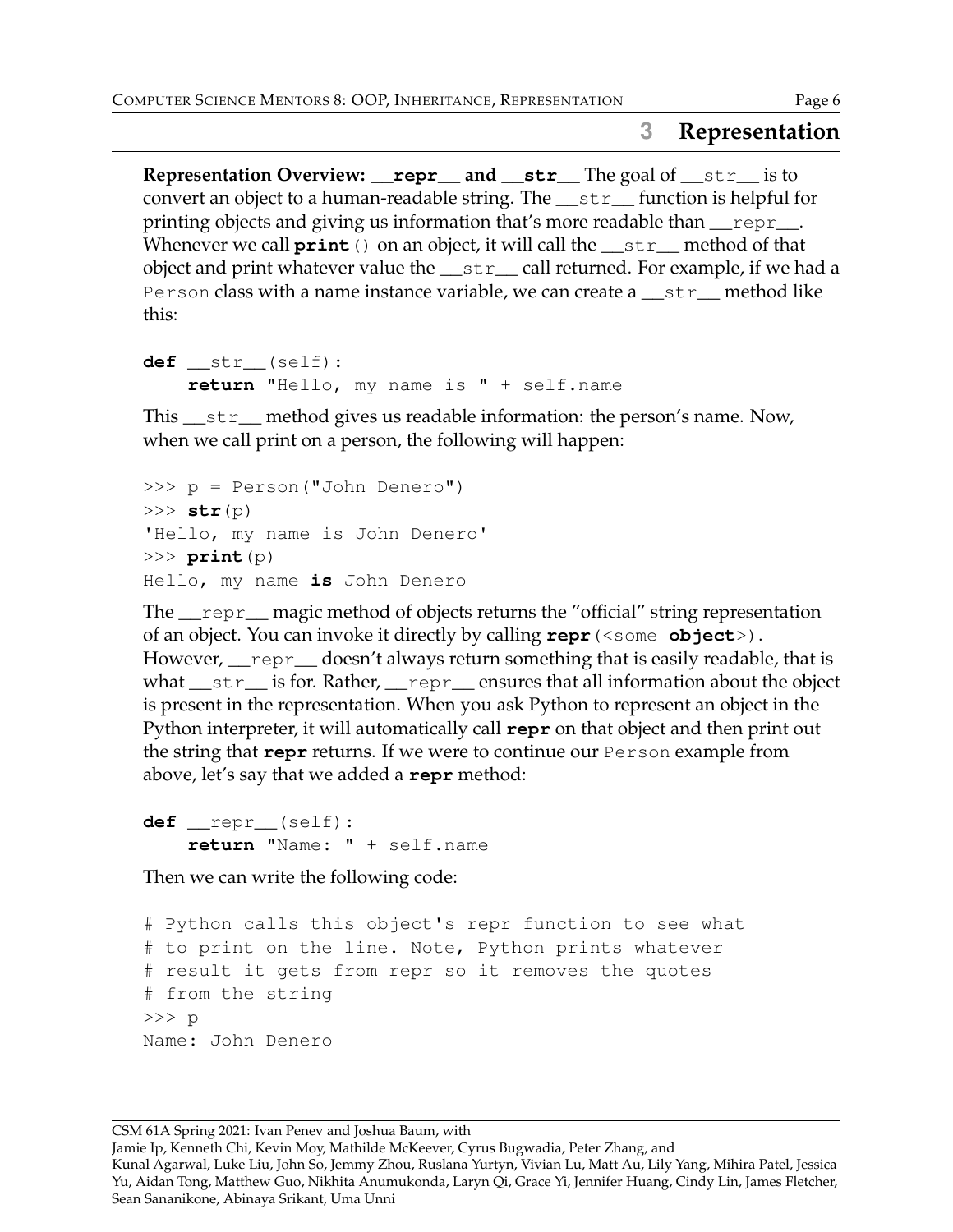#### COMPUTER SCIENCE MENTORS 8: OOP, INHERITANCE, REPRESENTATION Page 7

# User is invoking the repr function directly. # Since the function returns a string, its output # has quotes. In the previous line, Python called # repr and then printed the value. This line works # like a regular function call: if a function # returns a string, output that string with quotes. >>> **repr**(p) "Name: John Denero"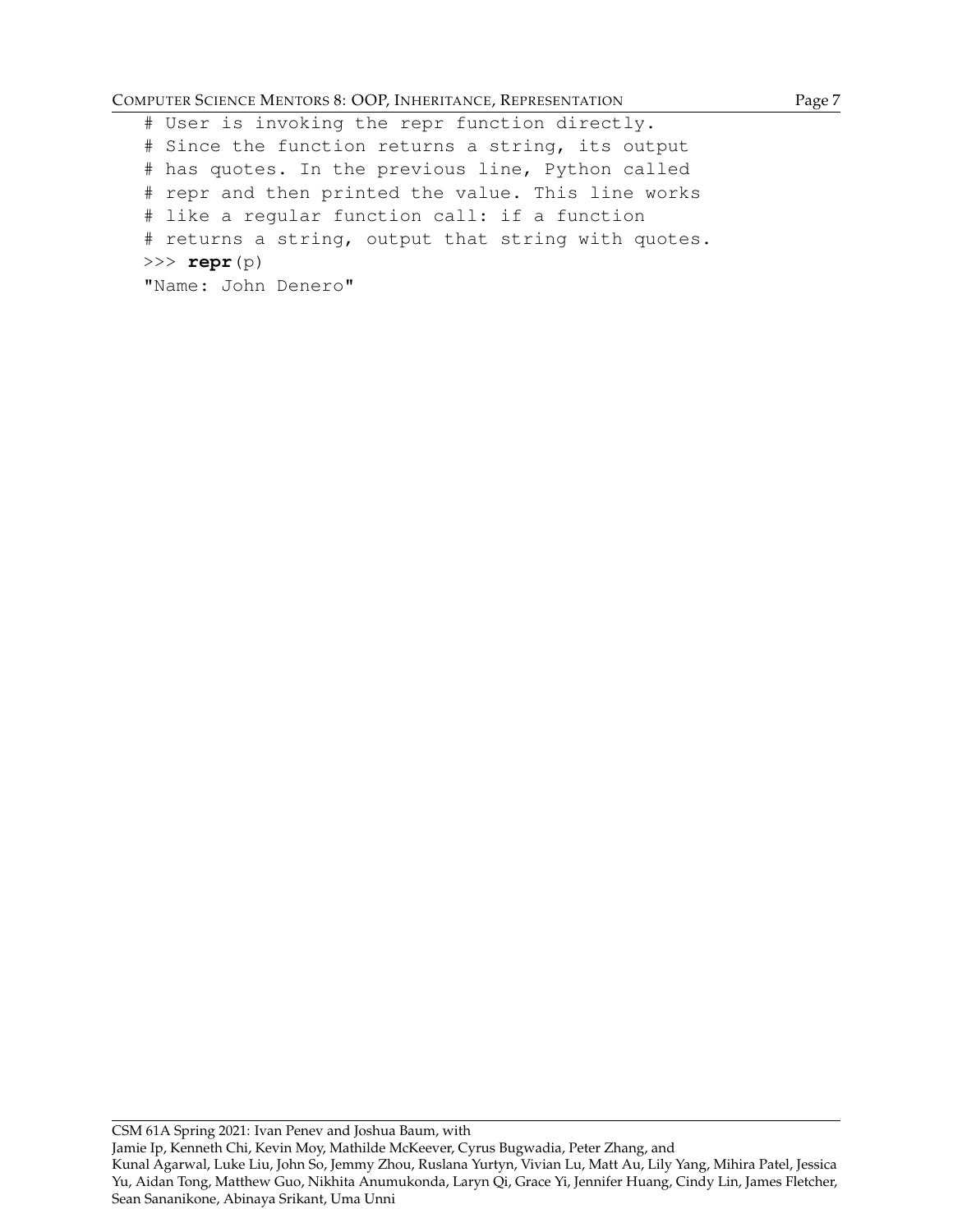1. **Musician** What would Python display? Write the result of executing the code and the prompts below. If a function is returned, write "Function". If nothing is returned, write "Nothing". If an error occurs, write "Error". **class** Musician: popularity = 0 **def** \_\_init\_\_(self, instrument): self.instrument = instrument **def** perform(self): **print**("a rousing " + self.instrument + " performance") self.popularity = self.popularity + 2 **def** \_\_repr\_\_(self): **return** self.instrument **class** BandLeader(Musician): **def** \_\_init\_\_(self):  $self.\text{band} = []$ **def** recruit(self, musician): self.band.append(musician) **def** perform(self, song): **for** m **in** self.band: m.perform() Musician.popularity += 1 **print**(song) **def** \_\_str\_\_(self): **return** "Here's the band!" **def** \_\_repr\_\_(self):  $band = "$ **for** m **in** self.band:  $band == str(m) + " "$ **return** band[:-1]  $miles =$  Musician ("trumpet") goodman = Musician("clarinet") ellington = BandLeader()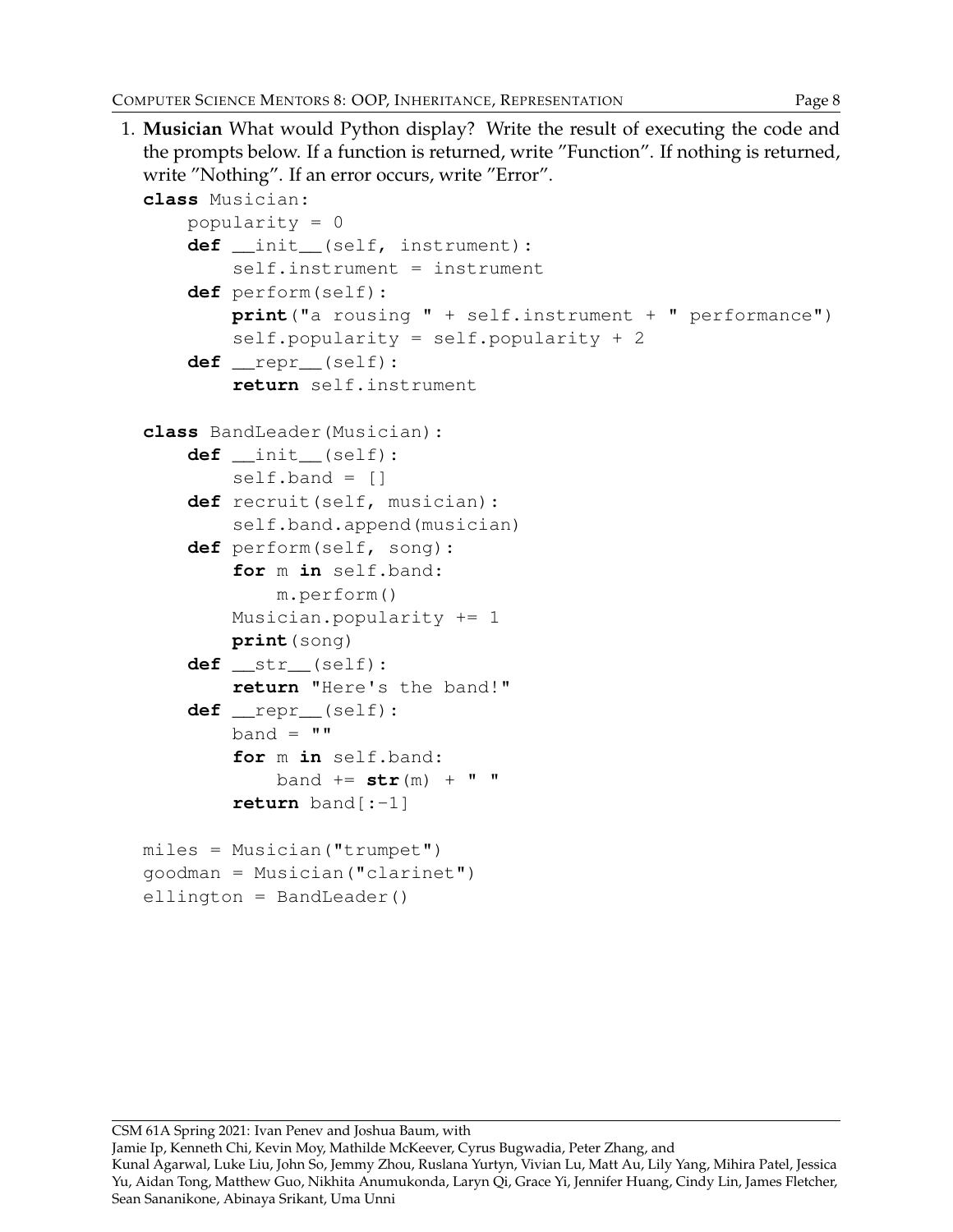COMPUTER SCIENCE MENTORS 8: OOP, INHERITANCE, REPRESENTATION Page 9

```
>>> ellington.recruit(goodman)
>>> ellington.perform()
>>> ellington.perform("sing, sing, sing")
>>> goodman.popularity, miles.popularity
>>> ellington.recruit(miles)
>>> ellington.perform("caravan")
```
>>> ellington.popularity, goodman.popularity, miles.popularity

>>> **print**(ellington)

>>> ellington